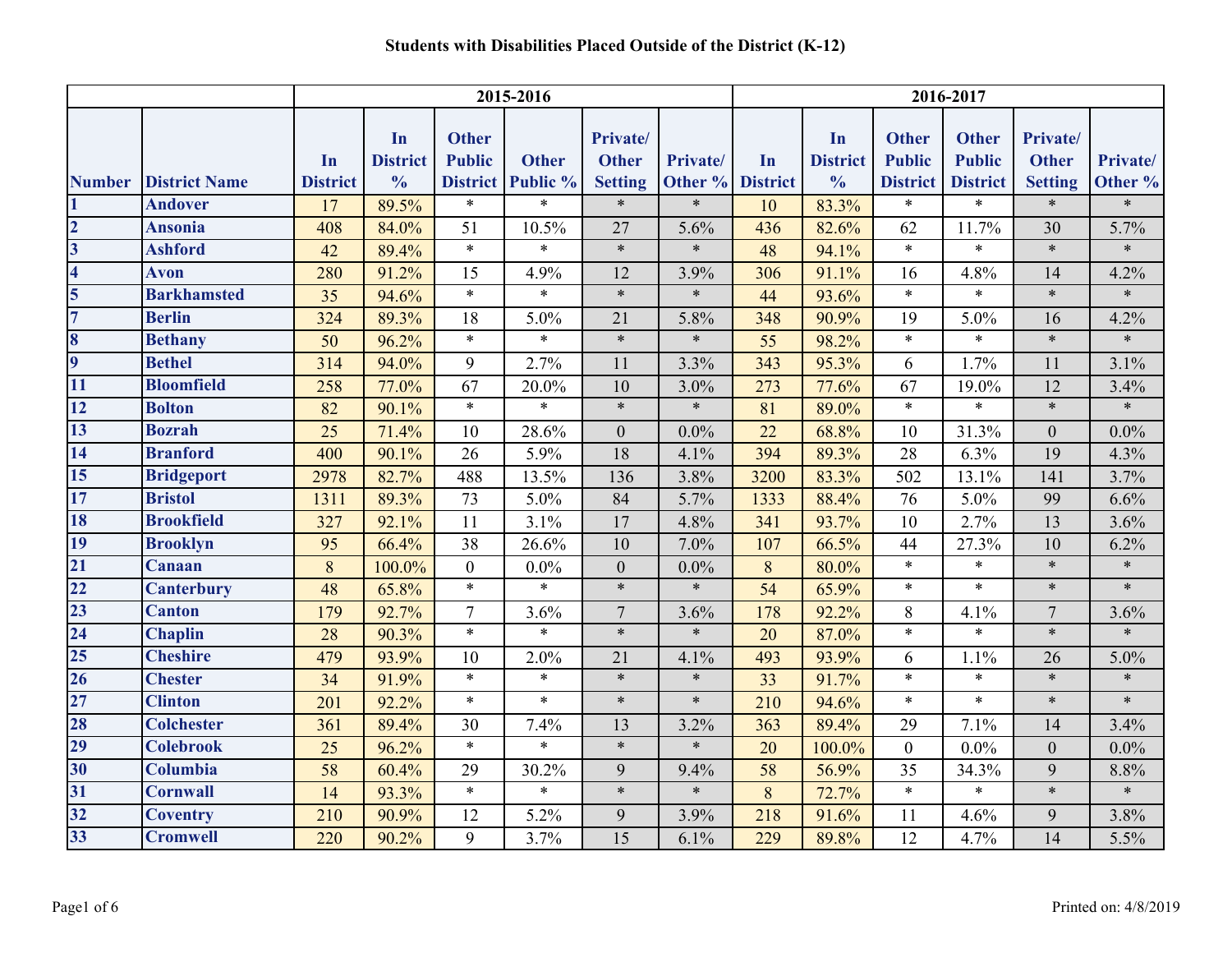|               |                      | 2015-2016       |                       |                               |              |                          |          |                 | 2016-2017             |                               |                               |                          |          |  |
|---------------|----------------------|-----------------|-----------------------|-------------------------------|--------------|--------------------------|----------|-----------------|-----------------------|-------------------------------|-------------------------------|--------------------------|----------|--|
|               |                      | In              | In<br><b>District</b> | <b>Other</b><br><b>Public</b> | <b>Other</b> | Private/<br><b>Other</b> | Private/ | In              | In<br><b>District</b> | <b>Other</b><br><b>Public</b> | <b>Other</b><br><b>Public</b> | Private/<br><b>Other</b> | Private/ |  |
| <b>Number</b> | <b>District Name</b> | <b>District</b> | $\frac{0}{0}$         | <b>District</b>               | Public %     | <b>Setting</b>           | Other %  | <b>District</b> | $\frac{0}{0}$         | <b>District</b>               | <b>District</b>               | <b>Setting</b>           | Other %  |  |
| 34            | <b>Danbury</b>       | 1359            | 95.8%                 | 19                            | 1.3%         | 40                       | 2.8%     | 1384            | 96.3%                 | 16                            | 1.1%                          | 37                       | 2.6%     |  |
| 35            | <b>Darien</b>        | 595             | 94.9%                 | $\tau$                        | 1.1%         | 25                       | 4.0%     | 624             | 95.3%                 | $\ast$                        | $\ast$                        | $\ast$                   | $\ast$   |  |
| 36            | <b>Deep River</b>    | 41              | 83.7%                 | $\ast$                        | $\ast$       | $\ast$                   | $\ast$   | 35              | 83.3%                 | $\ast$                        | $\ast$                        | $\ast$                   | $\ast$   |  |
| 37            | <b>Derby</b>         | 190             | 86.8%                 | 18                            | 8.2%         | 11                       | 5.0%     | 197             | 85.7%                 | 25                            | 10.9%                         | $8\,$                    | 3.5%     |  |
| 39            | <b>Eastford</b>      | 23              | 82.1%                 | $\ast$                        | $\ast$       | $\ast$                   | $\ast$   | 31              | 81.6%                 | $\overline{7}$                | 18.4%                         | $\boldsymbol{0}$         | $0.0\%$  |  |
| 40            | <b>East Granby</b>   | 100             | 89.3%                 | $\ast$                        | $\ast$       | $\ast$                   | $\ast$   | 103             | 87.3%                 | $\ast$                        | $\ast$                        | $\ast$                   | $\ast$   |  |
| 41            | <b>East Haddam</b>   | 154             | 91.1%                 | $\ast$                        | $\ast$       | $\ast$                   | $\ast$   | 133             | 93.7%                 | $\ast$                        | $\ast$                        | $\ast$                   | $\ast$   |  |
| 42            | <b>East Hampton</b>  | 166             | 88.8%                 | $\ast$                        | $\ast$       | $\ast$                   | $\ast$   | 192             | 88.9%                 | $\ast$                        | $\ast$                        | $\ast$                   | $\ast$   |  |
| 43            | <b>East Hartford</b> | 1044            | 84.5%                 | 171                           | 13.8%        | 20                       | 1.6%     | 1091            | 84.2%                 | 181                           | 14.0%                         | 23                       | 1.8%     |  |
| 44            | <b>East Haven</b>    | 372             | 80.0%                 | 68                            | 14.6%        | 25                       | 5.4%     | 375             | 79.4%                 | 72                            | 15.3%                         | 25                       | 5.3%     |  |
| 45            | <b>East Lyme</b>     | 348             | 96.4%                 | $\ast$                        | $\ast$       | $\ast$                   | $\ast$   | 357             | 95.2%                 | 11                            | 2.9%                          | $\tau$                   | 1.9%     |  |
| 46            | <b>Easton</b>        | 90              | 97.8%                 | $\ast$                        | $\ast$       | $\ast$                   | $\ast$   | 96              | 99.0%                 | $\ast$                        | $\ast$                        | $\ast$                   | $\ast$   |  |
| 47            | <b>East Windsor</b>  | 189             | 88.7%                 | 14                            | 6.6%         | 10                       | 4.7%     | 183             | 88.8%                 | 11                            | 5.3%                          | 12                       | 5.8%     |  |
| 48            | <b>Ellington</b>     | 302             | 95.0%                 | $\ast$                        | $\ast$       | $\ast$                   | $\ast$   | 318             | 96.7%                 | $\ast$                        | $\ast$                        | $\ast$                   | $\ast$   |  |
| 49            | <b>Enfield</b>       | 741             | 87.6%                 | 56                            | 6.6%         | 49                       | 5.8%     | 770             | 88.8%                 | 54                            | 6.2%                          | 43                       | 5.0%     |  |
| 50            | <b>Essex</b>         | 69              | 95.8%                 | $\ast$                        | $\ast$       | $\ast$                   | $\ast$   | 57              | 95.0%                 | $\ast$                        | $\ast$                        | $\ast$                   | $\ast$   |  |
| 51            | <b>Fairfield</b>     | 1082            | 94.3%                 | 27                            | 2.4%         | 39                       | 3.4%     | 1145            | 94.8%                 | 23                            | 1.9%                          | 40                       | 3.3%     |  |
| 52            | <b>Farmington</b>    | 464             | 91.3%                 | 23                            | 4.5%         | 21                       | 4.1%     | 479             | 94.3%                 | 11                            | 2.2%                          | 18                       | 3.5%     |  |
| 53            | <b>Franklin</b>      | 22              | 64.7%                 | 12                            | 35.3%        | $\boldsymbol{0}$         | $0.0\%$  | 17              | 63.0%                 | $\ast$                        | $\ast$                        | $\ast$                   | $\ast$   |  |
| 54            | <b>Glastonbury</b>   | 620             | 91.6%                 | 39                            | 5.8%         | 18                       | 2.7%     | 621             | 91.5%                 | 36                            | 5.3%                          | 22                       | 3.2%     |  |
| 56            | <b>Granby</b>        | 205             | 89.5%                 | 13                            | 5.7%         | 11                       | 4.8%     | 222             | 91.7%                 | 14                            | 5.8%                          | 6                        | 2.5%     |  |
| 57            | <b>Greenwich</b>     | 913             | 96.5%                 | 10                            | $1.1\%$      | 23                       | 2.4%     | 951             | 97.5%                 | $\ast$                        | $\ast$                        | $\ast$                   | $\ast$   |  |
| 58            | <b>Griswold</b>      | 242             | 90.3%                 | 18                            | 6.7%         | $\,8\,$                  | 3.0%     | 240             | 92.3%                 | $\ast$                        | $\ast$                        | $\ast$                   | $\ast$   |  |
| 59            | <b>Groton</b>        | 706             | 85.9%                 | 83                            | 10.1%        | 33                       | 4.0%     | 711             | 87.8%                 | 68                            | 8.4%                          | 31                       | 3.8%     |  |
| 60            | <b>Guilford</b>      | 374             | 89.9%                 | 16                            | 3.8%         | 26                       | 6.3%     | 393             | 89.9%                 | 17                            | 3.9%                          | 27                       | 6.2%     |  |
| 62            | <b>Hamden</b>        | 862             | 78.9%                 | 169                           | 15.5%        | 62                       | 5.7%     | 909             | 79.0%                 | 173                           | 15.0%                         | 69                       | 6.0%     |  |
| 63            | <b>Hampton</b>       | 17              | 94.4%                 | $\ast$                        | $\ast$       | $\ast$                   | $\ast$   | 20              | 95.2%                 | $\ast$                        | $\ast$                        | $\ast$                   | $\ast$   |  |
| 64            | <b>Hartford</b>      | 2765            | 69.0%                 | 760                           | 19.0%        | 480                      | 12.0%    | 2869            | 68.3%                 | 843                           | 20.1%                         | 490                      | 11.7%    |  |
| 65            | <b>Hartland</b>      | 33              | 82.5%                 | $\ast$                        | $\ast$       | $\ast$                   | $\ast$   | 37              | 90.2%                 | $\ast$                        | $\ast$                        | $\ast$                   | $\ast$   |  |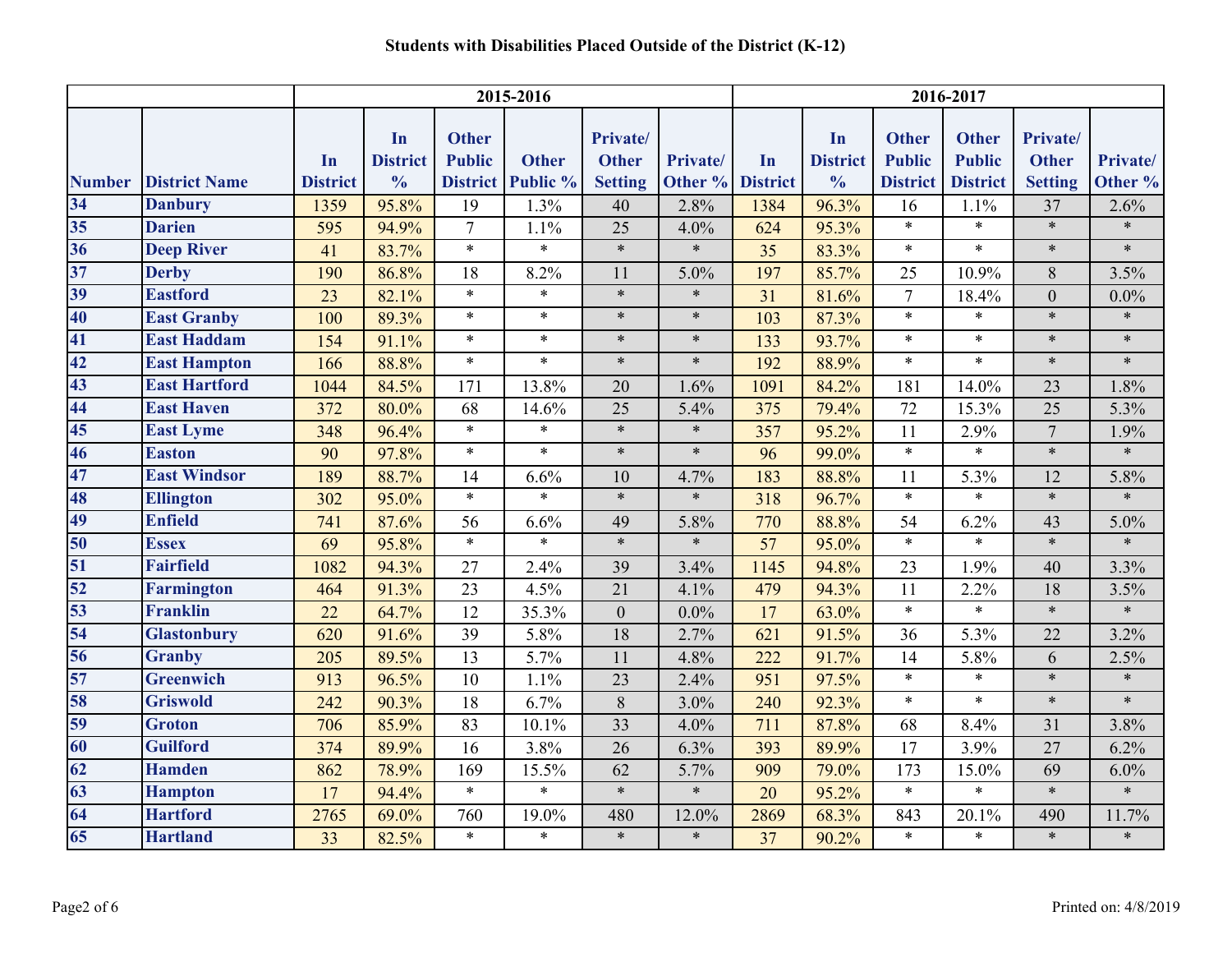|               |                       | 2015-2016       |                       |                               |              |                          |          |                 | 2016-2017             |                               |                               |                          |          |  |
|---------------|-----------------------|-----------------|-----------------------|-------------------------------|--------------|--------------------------|----------|-----------------|-----------------------|-------------------------------|-------------------------------|--------------------------|----------|--|
|               |                       | In              | In<br><b>District</b> | <b>Other</b><br><b>Public</b> | <b>Other</b> | Private/<br><b>Other</b> | Private/ | In              | In<br><b>District</b> | <b>Other</b><br><b>Public</b> | <b>Other</b><br><b>Public</b> | Private/<br><b>Other</b> | Private/ |  |
| <b>Number</b> | <b>District Name</b>  | <b>District</b> | $\frac{0}{0}$         | <b>District</b>               | Public %     | <b>Setting</b>           | Other %  | <b>District</b> | $\frac{0}{0}$         | <b>District</b>               | <b>District</b>               | <b>Setting</b>           | Other %  |  |
| 67            | <b>Hebron</b>         | 98              | 98.0%                 | $\ast$                        | $\ast$       | $\ast$                   | $\ast$   | 87              | 96.7%                 | $\ast$                        | $\ast$                        | $\ast$                   | $\ast$   |  |
| 68            | <b>Kent</b>           | 27              | 96.4%                 | $\ast$                        | $\ast$       | $\ast$                   | $\ast$   | 21              | 91.3%                 | $\ast$                        | $\ast$                        | $\ast$                   | $\ast$   |  |
| 69            | <b>Killingly</b>      | 319             | 74.4%                 | 41                            | 9.6%         | 69                       | 16.1%    | 326             | 76.0%                 | 78                            | 18.2%                         | 25                       | 5.8%     |  |
| 71            | Lebanon               | 134             | 90.5%                 | $\overline{7}$                | 4.7%         | $\overline{7}$           | 4.7%     | 124             | 89.9%                 | 6                             | 4.3%                          | $8\,$                    | 5.8%     |  |
| 72            | <b>Ledyard</b>        | 334             | 88.6%                 | 25                            | 6.6%         | 18                       | 4.8%     | 359             | 87.6%                 | 35                            | 8.5%                          | 16                       | 3.9%     |  |
| 73            | <b>Lisbon</b>         | 44              | 62.9%                 | $\ast$                        | $\ast$       | $\ast$                   | $\ast$   | 50              | 65.8%                 | $\ast$                        | $\ast$                        | $\ast$                   | $\ast$   |  |
| 74            | <b>Litchfield</b>     | 108             | 86.4%                 | 7                             | 5.6%         | 10                       | 8.0%     | 124             | 89.9%                 | $\ast$                        | $\ast$                        | $\ast$                   | $\ast$   |  |
| 76            | <b>Madison</b>        | 358             | 95.0%                 | 8                             | 2.1%         | 11                       | 2.9%     | 377             | 95.9%                 | 8                             | 2.0%                          | 8                        | 2.0%     |  |
| 77            | <b>Manchester</b>     | 780             | 81.9%                 | 108                           | 11.3%        | 64                       | 6.7%     | 825             | 81.2%                 | 122                           | 12.0%                         | 69                       | 6.8%     |  |
| 78            | <b>Mansfield</b>      | 134             | 93.7%                 | $\ast$                        | $\ast$       | $\ast$                   | $\ast$   | 138             | 96.5%                 | $\ast$                        | $\ast$                        | $\ast$                   | $\ast$   |  |
| 79            | <b>Marlborough</b>    | 51              | 100.0%                | $\boldsymbol{0}$              | 0.0%         | $\boldsymbol{0}$         | $0.0\%$  | 59              | 95.2%                 | $\ast$                        | $\ast$                        | $\ast$                   | $\ast$   |  |
| 80            | <b>Meriden</b>        | 1406            | 87.2%                 | 131                           | 8.1%         | 76                       | 4.7%     | 1487            | 88.2%                 | 126                           | 7.5%                          | 72                       | 4.3%     |  |
| 83            | <b>Middletown</b>     | 550             | 77.8%                 | 45                            | 6.4%         | 112                      | 15.8%    | 573             | 80.9%                 | 41                            | 5.8%                          | 94                       | 13.3%    |  |
| 84            | <b>Milford</b>        | 723             | 90.6%                 | 33                            | 4.1%         | 42                       | 5.3%     | 715             | 89.4%                 | 32                            | 4.0%                          | 53                       | 6.6%     |  |
| 85            | <b>Monroe</b>         | 346             | 90.3%                 | 19                            | 5.0%         | 18                       | 4.7%     | 351             | 91.6%                 | 18                            | 4.7%                          | 14                       | 3.7%     |  |
| 86            | <b>Montville</b>      | 322             | 90.2%                 | 19                            | 5.3%         | 16                       | 4.5%     | 320             | 90.4%                 | 20                            | 5.6%                          | 14                       | 4.0%     |  |
| 88            | <b>Naugatuck</b>      | 674             | 94.3%                 | 24                            | 3.4%         | 17                       | 2.4%     | 673             | 94.4%                 | 27                            | 3.8%                          | 13                       | 1.8%     |  |
| 89            | <b>New Britain</b>    | 1530            | 80.0%                 | 296                           | 15.5%        | 87                       | 4.5%     | 1665            | 79.6%                 | 344                           | 16.5%                         | 82                       | 3.9%     |  |
| 90            | <b>New Canaan</b>     | 403             | 94.4%                 | 9                             | 2.1%         | 15                       | 3.5%     | 444             | 94.9%                 | $\ast$                        | $\ast$                        | $\ast$                   | $\ast$   |  |
| 91            | <b>New Fairfield</b>  | 233             | 95.1%                 | 6                             | 2.4%         | 6                        | 2.4%     | 228             | 95.0%                 | 6                             | 2.5%                          | 6                        | 2.5%     |  |
| 92            | <b>New Hartford</b>   | 59              | 93.7%                 | $\ast$                        | $\ast$       | $\ast$                   | $\ast$   | 56              | 93.3%                 | $\ast$                        | $\ast$                        | $\ast$                   | $\ast$   |  |
| 93            | <b>New Haven</b>      | 2485            | 85.0%                 | 341                           | 11.7%        | 97                       | 3.3%     | 2616            | 85.2%                 | 357                           | 11.6%                         | 99                       | 3.2%     |  |
| 94            | <b>Newington</b>      | 505             | 90.0%                 | 28                            | 5.0%         | 28                       | 5.0%     | 510             | 91.2%                 | 28                            | 5.0%                          | 21                       | 3.8%     |  |
| 95            | <b>New London</b>     | 491             | 68.8%                 | 156                           | 21.8%        | 67                       | 9.4%     | 504             | 71.2%                 | 149                           | 21.0%                         | 55                       | 7.8%     |  |
| 96            | <b>New Milford</b>    | 549             | 92.7%                 | 14                            | 2.4%         | 29                       | 4.9%     | 565             | 93.5%                 | 17                            | 2.8%                          | 22                       | 3.6%     |  |
| 97            | <b>Newtown</b>        | 465             | 92.3%                 | 14                            | 2.8%         | 25                       | 5.0%     | 492             | 91.8%                 | 22                            | 4.1%                          | 22                       | 4.1%     |  |
| 98            | <b>Norfolk</b>        | 19              | 100.0%                | $\boldsymbol{0}$              | $0.0\%$      | $\mathbf{0}$             | $0.0\%$  | 18              | 94.7%                 | $\ast$                        | $\ast$                        | $\ast$                   | $\ast$   |  |
| 99            | <b>North Branford</b> | 268             | 93.1%                 | 12                            | 4.2%         | $8\,$                    | 2.8%     | 245             | 91.8%                 | 13                            | 4.9%                          | 9                        | 3.4%     |  |
| <b>100</b>    | <b>North Canaan</b>   | 38              | 82.6%                 | 8                             | 17.4%        | $\overline{0}$           | $0.0\%$  | 39              | 88.6%                 | $\ast$                        | $\ast$                        | $\ast$                   | $\ast$   |  |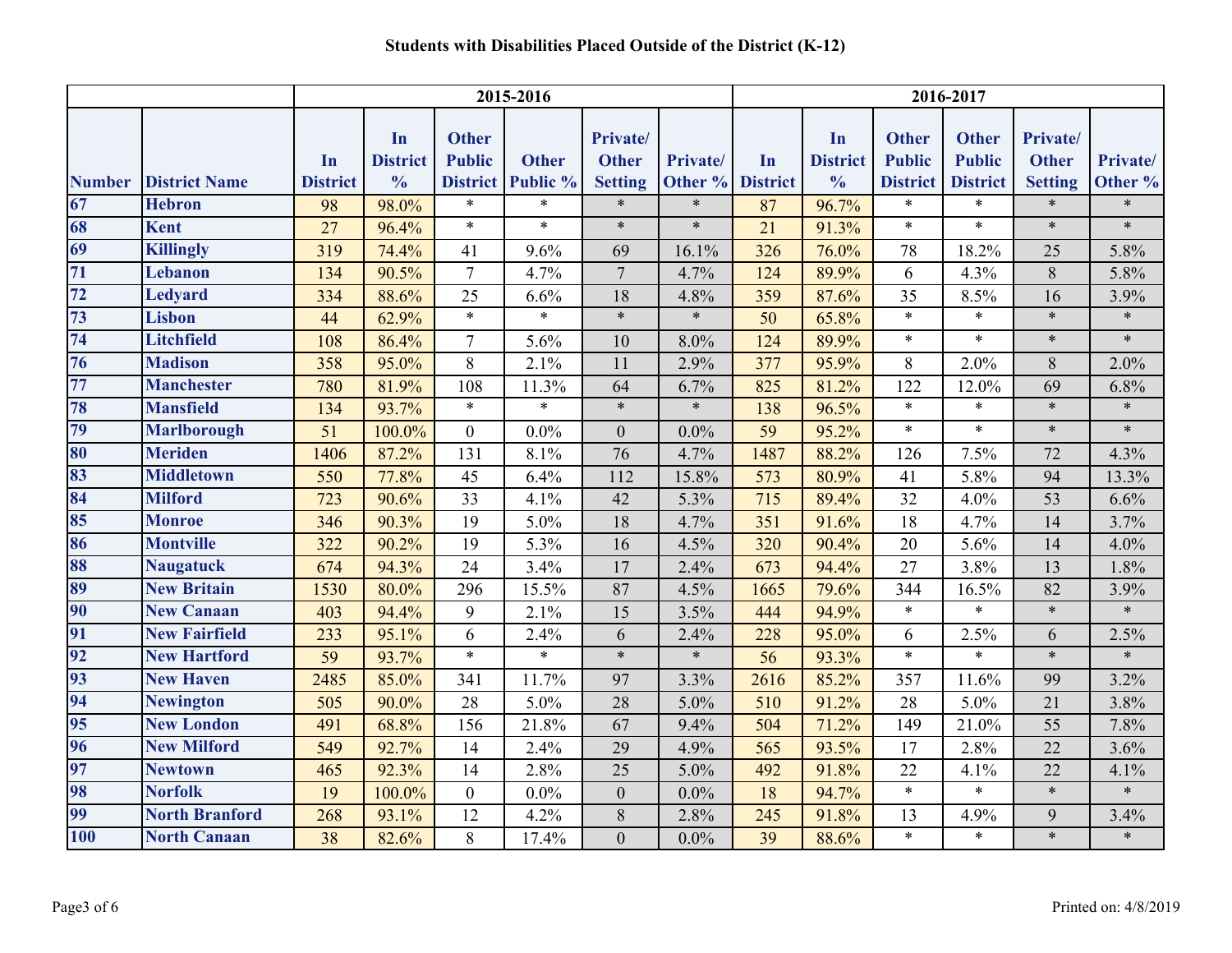|               |                         | 2015-2016       |                 |                 |              |                |          |                 | 2016-2017       |                  |                 |                |          |  |
|---------------|-------------------------|-----------------|-----------------|-----------------|--------------|----------------|----------|-----------------|-----------------|------------------|-----------------|----------------|----------|--|
|               |                         |                 | In              | <b>Other</b>    |              | Private/       |          |                 | In              | <b>Other</b>     | <b>Other</b>    | Private/       |          |  |
|               |                         | In              | <b>District</b> | <b>Public</b>   | <b>Other</b> | <b>Other</b>   | Private/ | In              | <b>District</b> | <b>Public</b>    | <b>Public</b>   | <b>Other</b>   | Private/ |  |
| <b>Number</b> | <b>District Name</b>    | <b>District</b> | $\frac{0}{0}$   | <b>District</b> | Public %     | <b>Setting</b> | Other %  | <b>District</b> | $\frac{0}{0}$   | <b>District</b>  | <b>District</b> | <b>Setting</b> | Other %  |  |
| 101           | <b>North Haven</b>      | 329             | 85.5%           | 33              | 8.6%         | 23             | 6.0%     | 322             | 85.9%           | 30               | 8.0%            | 23             | 6.1%     |  |
| <b>102</b>    | <b>North Stonington</b> | 73              | 98.6%           | $\ast$          | $\ast$       | $\ast$         | $\ast$   | 59              | 96.7%           | $\ast$           | $\ast$          | $\ast$         | $\ast$   |  |
| 103           | <b>Norwalk</b>          | 1348            | 87.9%           | 71              | 4.6%         | 115            | 7.5%     | 1466            | 89.0%           | 72               | 4.4%            | 109            | 6.6%     |  |
| 104           | <b>Norwich</b>          | 566             | 59.5%           | 288             | 30.3%        | 98             | 10.3%    | 621             | 60.5%           | 291              | 28.4%           | 114            | 11.1%    |  |
| 106           | <b>Old Saybrook</b>     | 169             | 90.9%           | 9               | 4.8%         | $\,8\,$        | 4.3%     | 172             | 93.5%           | $\ast$           | $\ast$          | $\ast$         | $\ast$   |  |
| 107           | <b>Orange</b>           | 94              | 90.4%           | $\ast$          | $\ast$       | $\ast$         | $\ast$   | 92              | 89.3%           | $\ast$           | $\ast$          | $\ast$         | $\ast$   |  |
| <b>108</b>    | <b>Oxford</b>           | 233             | 90.0%           | 11              | 4.2%         | 15             | 5.8%     | 241             | 90.3%           | 12               | 4.5%            | 14             | 5.2%     |  |
| 109           | <b>Plainfield</b>       | 277             | 85.8%           | 27              | 8.4%         | 19             | 5.9%     | 278             | 85.8%           | 25               | 7.7%            | 21             | 6.5%     |  |
| 110           | <b>Plainville</b>       | 300             | 91.7%           | 13              | 4.0%         | 14             | 4.3%     | 286             | 90.2%           | 16               | 5.0%            | 15             | 4.7%     |  |
| 111           | <b>Plymouth</b>         | 214             | 84.9%           | 24              | 9.5%         | 14             | 5.6%     | 218             | 84.2%           | 20               | 7.7%            | 21             | 8.1%     |  |
| 112           | <b>Pomfret</b>          | 51              | 72.9%           | $\ast$          | $\ast$       | $\ast$         | $\ast$   | $\overline{38}$ | 61.3%           | $\ast$           | $\ast$          | $\ast$         | $\ast$   |  |
| 113           | <b>Portland</b>         | 144             | 91.1%           | $\overline{7}$  | 4.4%         | $\overline{7}$ | 4.4%     | 137             | 91.9%           | $\ast$           | $\ast$          | $\ast$         | $\ast$   |  |
| 114           | <b>Preston</b>          | 73              | 70.2%           | 25              | 24.0%        | 6              | 5.8%     | 68              | 61.8%           | $\ast$           | $\ast$          | $\ast$         | $\ast$   |  |
| 116           | <b>Putnam</b>           | 180             | 87.4%           | 11              | 5.3%         | 15             | 7.3%     | 193             | 88.5%           | 13               | 6.0%            | 12             | 5.5%     |  |
| 117           | <b>Redding</b>          | 139             | 98.6%           | $\ast$          | $\ast$       | $\ast$         | $\ast$   | 119             | 97.5%           | $\ast$           | $\ast$          | $\ast$         | $\ast$   |  |
| 118           | <b>Ridgefield</b>       | 449             | 95.3%           | 6               | 1.3%         | 16             | 3.4%     | 477             | 96.0%           | $\ast$           | $\ast$          | $\ast$         | $\ast$   |  |
| <b>119</b>    | <b>Rocky Hill</b>       | 260             | 92.9%           | 14              | 5.0%         | 6              | 2.1%     | 268             | 94.0%           | 11               | 3.9%            | 6              | 2.1%     |  |
| 121           | <b>Salem</b>            | 64              | 63.4%           | 30              | 29.7%        | $\overline{7}$ | 6.9%     | 75              | 66.4%           | 31               | 27.4%           | $\overline{7}$ | 6.2%     |  |
| 122           | <b>Salisbury</b>        | 28              | 96.6%           | $\ast$          | $\ast$       | $\ast$         | $\ast$   | 26              | 96.3%           | $\ast$           | $\ast$          | $\ast$         | $\ast$   |  |
| 123           | <b>Scotland</b>         | 15              | 93.8%           | $\ast$          | $\ast$       | $\ast$         | $\ast$   | 18              | 100.0%          | $\boldsymbol{0}$ | $0.0\%$         | $\overline{0}$ | $0.0\%$  |  |
| 124           | <b>Seymour</b>          | 270             | 92.2%           | 12              | 4.1%         | 11             | 3.8%     | 283             | 92.8%           | 13               | 4.3%            | 9              | 3.0%     |  |
| 125           | <b>Sharon</b>           | 26              | 96.3%           | $\ast$          | $\ast$       | $\ast$         | $\ast$   | 28              | 96.6%           | $\ast$           | $\ast$          | $\ast$         | $\ast$   |  |
| 126           | <b>Shelton</b>          | 640             | 92.5%           | 31              | 4.5%         | 21             | 3.0%     | 646             | 91.0%           | 34               | 4.8%            | 30             | 4.2%     |  |
| 127           | <b>Sherman</b>          | 45              | 69.2%           | $\ast$          | $\ast$       | $\ast$         | $\ast$   | 40              | 66.7%           | $\ast$           | $\ast$          | $\ast$         | $\ast$   |  |
| 128           | <b>Simsbury</b>         | 506             | 86.3%           | 43              | 7.3%         | 37             | 6.3%     | 523             | 88.0%           | 24               | 4.0%            | 47             | 7.9%     |  |
| 129           | <b>Somers</b>           | 155             | 90.1%           | 11              | 6.4%         | 6              | 3.5%     | 184             | 92.5%           | $\overline{7}$   | 3.5%            | $8\,$          | 4.0%     |  |
| 131           | <b>Southington</b>      | 774             | 91.9%           | 27              | 3.2%         | 41             | 4.9%     | 816             | 91.1%           | 29               | 3.2%            | 51             | 5.7%     |  |
| 132           | <b>South Windsor</b>    | 522             | 89.5%           | 32              | 5.5%         | 29             | 5.0%     | 541             | 90.5%           | 27               | 4.5%            | 30             | 5.0%     |  |
| 133           | <b>Sprague</b>          | 50              | 70.4%           | $\ast$          | $\ast$       | $\ast$         | $\ast$   | 48              | 66.7%           | $\ast$           | $\ast$          | $\ast$         | $\ast$   |  |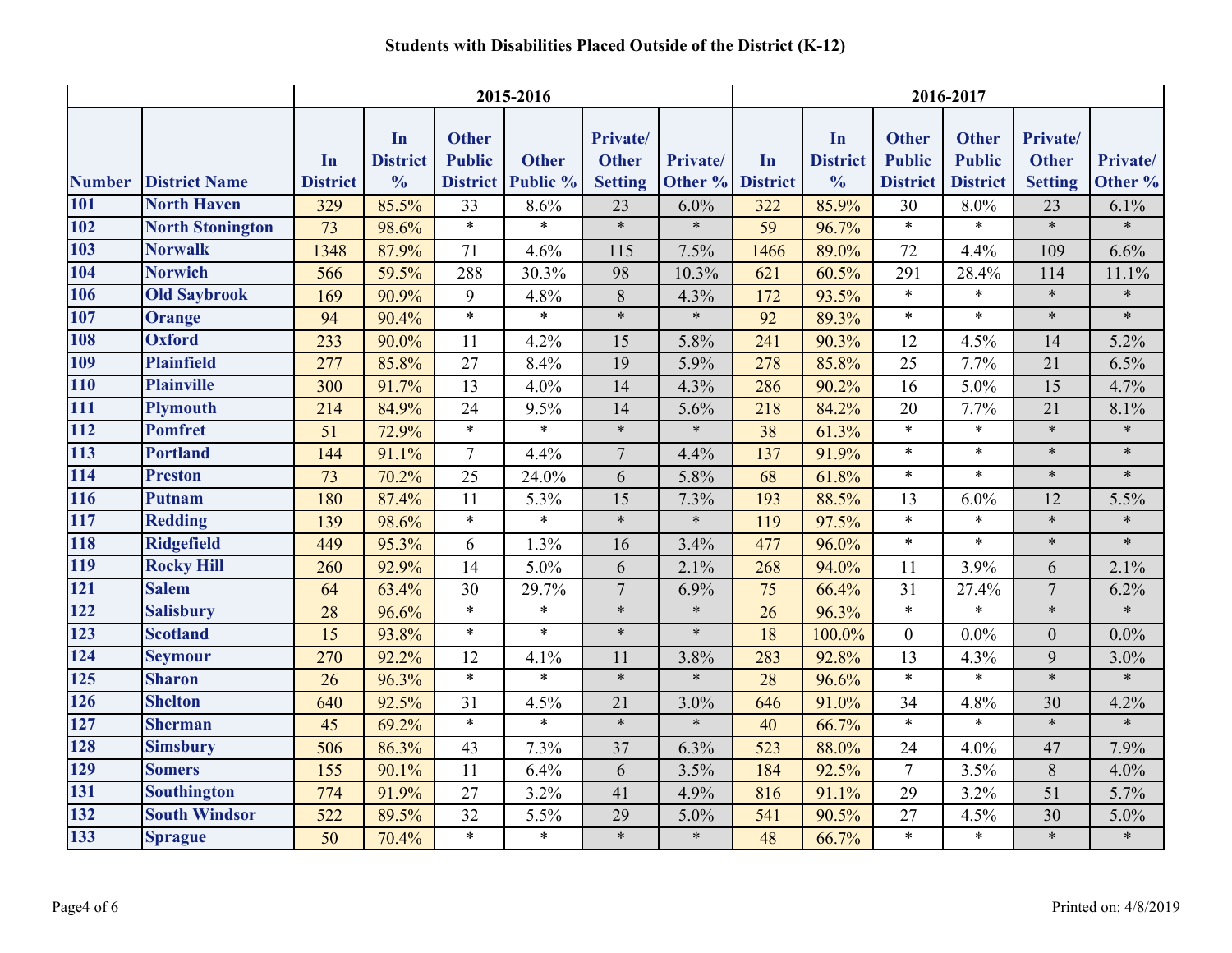|               |                      | 2015-2016       |                 |                  |              |                 |          |                 | 2016-2017       |                  |                 |                 |          |  |
|---------------|----------------------|-----------------|-----------------|------------------|--------------|-----------------|----------|-----------------|-----------------|------------------|-----------------|-----------------|----------|--|
|               |                      |                 | In              | <b>Other</b>     |              | Private/        |          |                 | In              | <b>Other</b>     | <b>Other</b>    | Private/        |          |  |
|               |                      | In              | <b>District</b> | <b>Public</b>    | <b>Other</b> | <b>Other</b>    | Private/ | In              | <b>District</b> | <b>Public</b>    | <b>Public</b>   | <b>Other</b>    | Private/ |  |
| <b>Number</b> | <b>District Name</b> | <b>District</b> | $\frac{0}{0}$   | <b>District</b>  | Public %     | <b>Setting</b>  | Other %  | <b>District</b> | $\frac{0}{0}$   | <b>District</b>  | <b>District</b> | <b>Setting</b>  | Other %  |  |
| 134           | <b>Stafford</b>      | 178             | 87.7%           | 14               | 6.9%         | 11              | 5.4%     | 201             | 90.1%           | 13               | 5.8%            | $\overline{9}$  | 4.0%     |  |
| 135           | <b>Stamford</b>      | 1730            | 88.6%           | 133              | 6.8%         | 90              | 4.6%     | 1865            | 88.2%           | 127              | 6.0%            | 122             | 5.8%     |  |
| 136           | <b>Sterling</b>      | 44              | 55.7%           | 28               | 35.4%        | $\overline{7}$  | 8.9%     | 43              | 58.9%           | $\ast$           | $\ast$          | $\ast$          | $\ast$   |  |
| 137           | <b>Stonington</b>    | 302             | 85.3%           | 19               | 5.4%         | 33              | 9.3%     | 294             | 83.5%           | 15               | 4.3%            | 43              | 12.2%    |  |
| 138           | <b>Stratford</b>     | 771             | 87.0%           | $\overline{53}$  | 6.0%         | $\overline{62}$ | 7.0%     | 819             | 87.3%           | 56               | 6.0%            | $\overline{63}$ | 6.7%     |  |
| 139           | <b>Suffield</b>      | 250             | 92.9%           | $\ast$           | $\ast$       | $\ast$          | $\ast$   | 272             | 92.2%           | 13               | 4.4%            | 10              | 3.4%     |  |
| 140           | <b>Thomaston</b>     | 139             | 88.0%           | 13               | 8.2%         | 6               | 3.8%     | 140             | 89.7%           | $\ast$           | $\ast$          | $\ast$          | $\ast$   |  |
| 141           | <b>Thompson</b>      | 112             | 83.0%           | 11               | 8.1%         | 12              | 8.9%     | 129             | 90.2%           | $\ast$           | $\ast$          | $\ast$          | $\ast$   |  |
| 142           | <b>Tolland</b>       | 288             | 87.8%           | 18               | $5.5\%$      | 22              | 6.7%     | 288             | 88.6%           | 21               | 6.5%            | 16              | 4.9%     |  |
| 143           | <b>Torrington</b>    | 707             | 80.7%           | 69               | 7.9%         | 100             | 11.4%    | 736             | 82.3%           | 55               | 6.2%            | 103             | 11.5%    |  |
| 144           | <b>Trumbull</b>      | 669             | 91.0%           | 36               | 4.9%         | 30              | 4.1%     | 714             | 90.2%           | 44               | 5.6%            | 34              | 4.3%     |  |
| 145           | <b>Union</b>         | 13              | 76.5%           | $\ast$           | $\ast$       | $\ast$          | $\ast$   | 11              | 78.6%           | $\ast$           | $\ast$          | $\ast$          | $\ast$   |  |
| 146           | <b>Vernon</b>        | 474             | 86.5%           | 45               | 8.2%         | 29              | 5.3%     | 510             | 87.3%           | 44               | 7.5%            | 30              | 5.1%     |  |
| 147           | <b>Voluntown</b>     | 52              | 75.4%           | 10               | 14.5%        | $\overline{7}$  | 10.1%    | 45              | 65.2%           | $\ast$           | $\ast$          | $\ast$          | $\ast$   |  |
| 148           | Wallingford          | 668             | 90.0%           | 41               | 5.5%         | $\overline{33}$ | 4.4%     | 685             | 90.7%           | 36               | 4.8%            | 34              | 4.5%     |  |
| 151           | Waterbury            | 3266            | 92.8%           | 61               | 1.7%         | 191             | 5.4%     | 3311            | 93.0%           | 67               | 1.9%            | 181             | 5.1%     |  |
| 152           | Waterford            | 344             | 83.9%           | 46               | 11.2%        | 20              | 4.9%     | 337             | 83.0%           | 45               | 11.1%           | 24              | 5.9%     |  |
| 153           | <b>Watertown</b>     | 341             | 90.7%           | $\ast$           | $\ast$       | $\ast$          | $\ast$   | 355             | 92.2%           | 6                | 1.6%            | 24              | 6.2%     |  |
| 154           | Westbrook            | 94              | 92.2%           | $\ast$           | $\ast$       | $\ast$          | $\ast$   | 100             | 93.5%           | $\ast$           | $\ast$          | $\ast$          | $\ast$   |  |
| 155           | <b>West Hartford</b> | 1113            | 87.6%           | 62               | 4.9%         | 96              | 7.6%     | 1146            | 88.6%           | 55               | 4.3%            | 93              | 7.2%     |  |
| 156           | <b>West Haven</b>    | 895             | 80.7%           | 116              | 10.5%        | 98              | 8.8%     | 900             | 79.6%           | 119              | 10.5%           | 111             | 9.8%     |  |
| 157           | Weston               | 209             | 95.0%           | $\boldsymbol{0}$ | $0.0\%$      | 11              | 5.0%     | 217             | 93.5%           | $\boldsymbol{0}$ | $0.0\%$         | 15              | 6.5%     |  |
| 158           | Westport             | 578             | 95.1%           | 11               | 1.8%         | 19              | 3.1%     | 581             | 94.8%           | 11               | 1.8%            | 21              | 3.4%     |  |
| 159           | Wethersfield         | 479             | 86.2%           | 46               | 8.3%         | 31              | 5.6%     | 482             | 85.6%           | 51               | 9.1%            | 30              | 5.3%     |  |
| 160           | <b>Willington</b>    | 77              | 97.5%           | $\ast$           | $\ast$       | $\ast$          | $\ast$   | 67              | 94.4%           | $\ast$           | $\ast$          | $\ast$          | $\ast$   |  |
| 161           | <b>Wilton</b>        | 533             | 93.5%           | 6                | 1.1%         | 31              | 5.4%     | 530             | 93.8%           | $\ast$           | $\ast$          | $\ast$          | $\ast$   |  |
| 162           | Winchester           | 108             | 42.0%           | 121              | 47.1%        | 28              | 10.9%    | 107             | 42.1%           | 116              | 45.7%           | 31              | 12.2%    |  |
| 163           | Windham              | 484             | 85.1%           | 56               | 9.8%         | 29              | 5.1%     | 555             | 86.6%           | 64               | 10.0%           | 22              | 3.4%     |  |
| 164           | <b>Windsor</b>       | 491             | 76.1%           | 113              | 17.5%        | 41              | 6.4%     | 501             | 75.1%           | 119              | 17.8%           | 47              | 7.0%     |  |